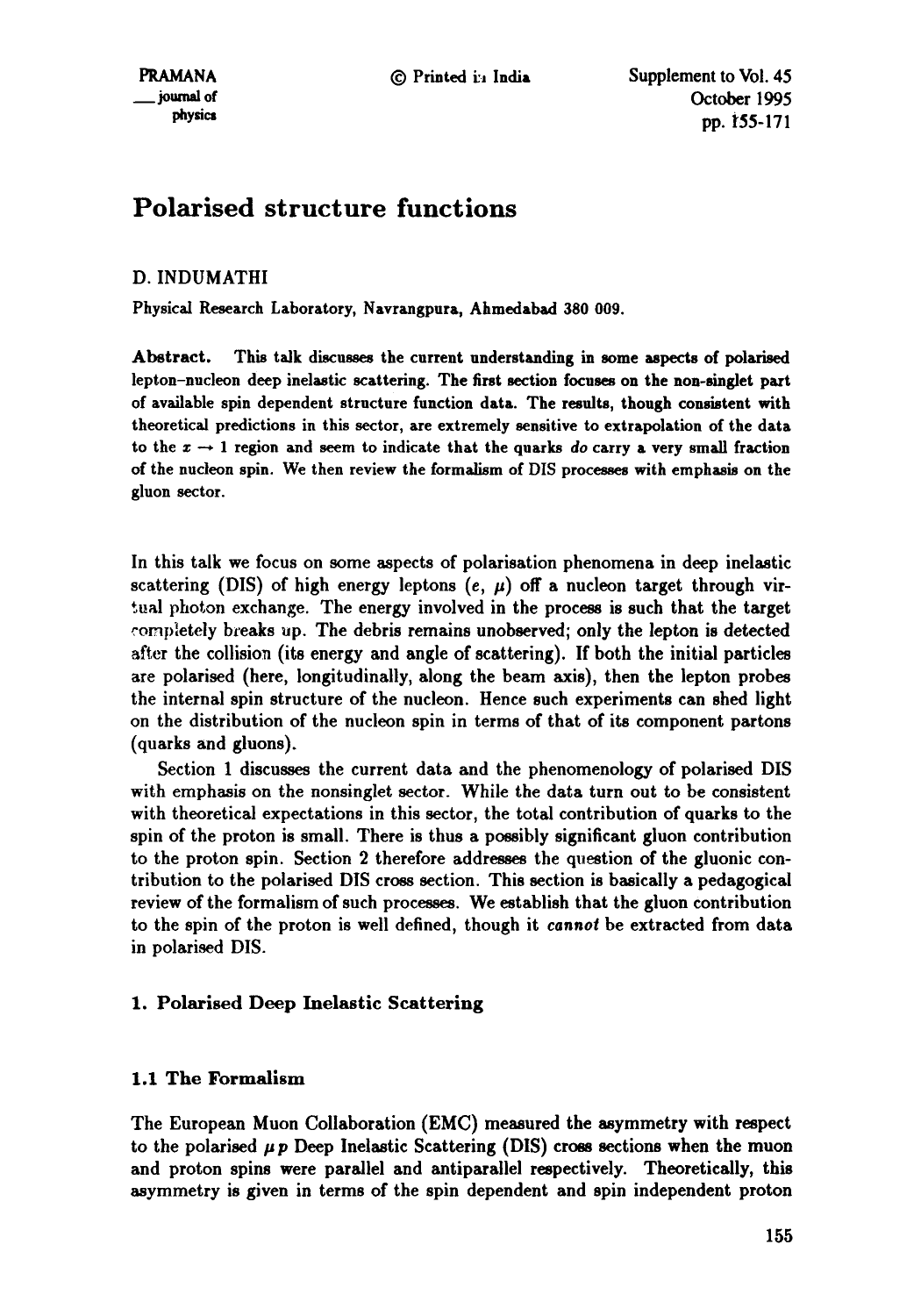structure functions,  $g_1^p$  and  $F_1^p$ , as,

$$
A_1^p(x)=\frac{g_1^p(x)}{F_1^p(x)}.
$$

Here, x, as usual, is the Bjorken scaling variable,  $x = Q^2/(2p \cdot q)$ , where  $Q^2 = -q^2$ , **p and q** are the 4-momenta of the virtual photon and the proton in the DIS process and  $0 < x < 1$ . The SMC and E142 measured the asymmetries,

$$
A_1^D(x) = \frac{g_1^D(x)}{F_1^D(x)} , \qquad A_1^n(x) = \frac{g_1^n(x)}{F_1^n(x)} ,
$$

where the quantities are correspondingly defined for the deuteron and neutron. The spin dependent structure functions are then extracted as the denominators are known. These structure functions are a measure of the distribution of the nucleon spin in terms of that of the partons.

There are other structure functions occurring not only in polarised DIS experiments but also in other processes such as Drell Yan in polarised *pp* collisions. These have recently been the subject of intense study. For want of adequate time, however, we do not discuss them here [1].

The structure functions of interest can be expressed in terms of parton densities (to leading order) as

$$
F_1^p(x) = \frac{1}{2} \sum_j e_j^2 q(x) \qquad \qquad g_1^p(x) = \frac{1}{2} \sum_j e_j^2 \tilde{q}_j(x) ,
$$

where the summation runs over both quark as well as antiquark flavours and  $q$  and  $\tilde{q}$  are the spin summed and spin dependent quark densities,  $x$  is then interpreted as the fraction of nucleon momentum carried by that parton. The Bjorken sum rule relates the moments of the proton and neutron spin dependent structure functions. To  $\mathcal{O}(\alpha_s)$ , we have

$$
\int_0^1 \left(g_1^p(x) - g_1^n(x)\right) \mathrm{d}x = \frac{g_A}{6} \left(1 - \frac{\alpha_s}{\pi}\right) \; .
$$

Note that higher order (through  $\mathcal{O}(\alpha_s)^3$ ) corrections have been calculated and are less than 2% at the scale of interest,  $Q^2 = 5 \text{ GeV}^2$ .

## 1.2 The data

The five year old data on the spin dependent proton structure function [2] has recently been augmented by data from the Spin Muon Collaboration (SMC) [3] and the E142 Collaboration [4] on spin dependent deuteron and neutron structure functions respectively.

The new information gained from these experiments is in the non-singlet sector since these experiments probe three different combinations of the two  $(u \text{ and } d)$ valence densities in a nucleon. In fact, the problem is over specified. Hence we can get stringent bounds not only on the Bjorken Sum Rule [5] (which involves moments of non-singlet densities) but also on the z-dependence of these non-singlet densities.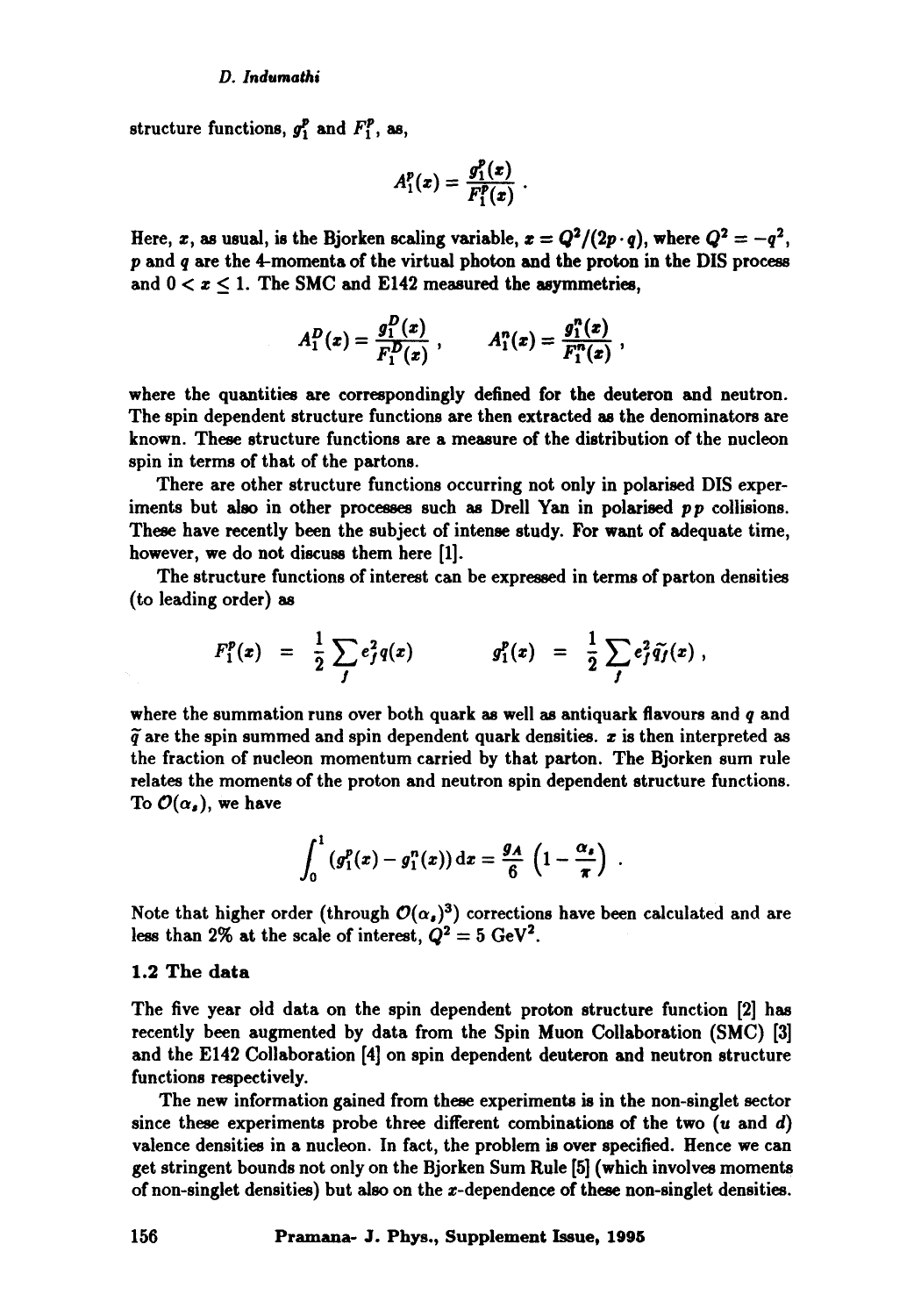However, in order to extract the  $g_1$  structure functions from the measured asymmetries in these experiments, we need to know the denominators in the asymmetry equations, i.e., the *x*-dependent unpolarised structure functions,  $F_1$ .

Recent data in the unpolarised sector from both NMC [6] and HERA [7] have radically changed our understanding of the small-z behaviour of spin independent structure functions [8]. This will affect the extraction of the spin dependent functions from the asymmetry data. The EMC used the old EMC  $F_2$  data and obtained  $F_1$  by setting the ratio, R (of longitudinal to transverse photoproduction cross sections), to zero while the E142 collaboration used their older  $F_2$  and R data. (Specifically,  $F_1 = F_2/(2x(1+R))$ .) The NMC have used their own current  $F_2$  data as well as corrected for non-zero R. Furthermore, all the experiments are at different average  $Q^2$  values. Table 1 shows the results as announced by the various groups, in comparison with theoretical predictions.

Table 1. The results of various polarised DIS experiments: the moment of  $g_1$  vs the Ellis Jaffe [9] prediction and the total quark contribution  $(2\Delta\Sigma \equiv \Delta u + \Delta d + \Delta s)$  to the proton spin axe listed. Also shown are the **Bjorken Sum Rule [5]** computations **using two data sets at a time.** 

| Collab.                            | $g_1 \mathrm{d} x$                       | $2\ \Delta \overline{\Sigma}$ |  |  |  |  |
|------------------------------------|------------------------------------------|-------------------------------|--|--|--|--|
| $Target(Q^2)$                      | measured/EJSR                            |                               |  |  |  |  |
| EMC                                | $0.126 \pm 0.01 \pm 0.015$ /             | $0.12 \pm 0.09 \pm 0.13$      |  |  |  |  |
| $p(10 GeV^2)$                      | $0.189 \pm 0.005$                        |                               |  |  |  |  |
| $\overline{\text{SMC}}$            | $0.023 \pm 0.02 \pm 0.015$ /             | $0.06 \pm 0.2 \pm 0.15$       |  |  |  |  |
| $D(5 \text{GeV}^2)$                | $0.094 \pm 0.005$                        |                               |  |  |  |  |
| E142                               | $-0.022 \pm 0.011/$                      | $0.57 \pm 0.11$               |  |  |  |  |
| $n(2 \text{GeV}^2)$                | $-0.021 \pm 0.018$                       |                               |  |  |  |  |
| <b>B.S.R.</b> (Measured/Predicted) |                                          |                               |  |  |  |  |
| $EMC + SMC$                        | $0.20 \pm 0.05 \pm 0.04/0.189 \pm 0.005$ |                               |  |  |  |  |
| $pD(5GeV^2)$                       |                                          |                               |  |  |  |  |
| $SMC + E142$                       | $0.146 \pm 0.021/0.183 \pm 0.007$        |                               |  |  |  |  |
| $Dn(2 \text{GeV}^2)$               |                                          |                               |  |  |  |  |

While the combined EMC/SMC data are essentially in agreement with the Bjorken sum rule, the EMC/E142 data were found to differ by nearly two standard deviations. Various reanalyses have been done, taking into consideration the fact that these data are at different  $Q^2$  values and cannot be combined per se and also by including higher twist effects. Recently, the SMC [10] has done a combined analysis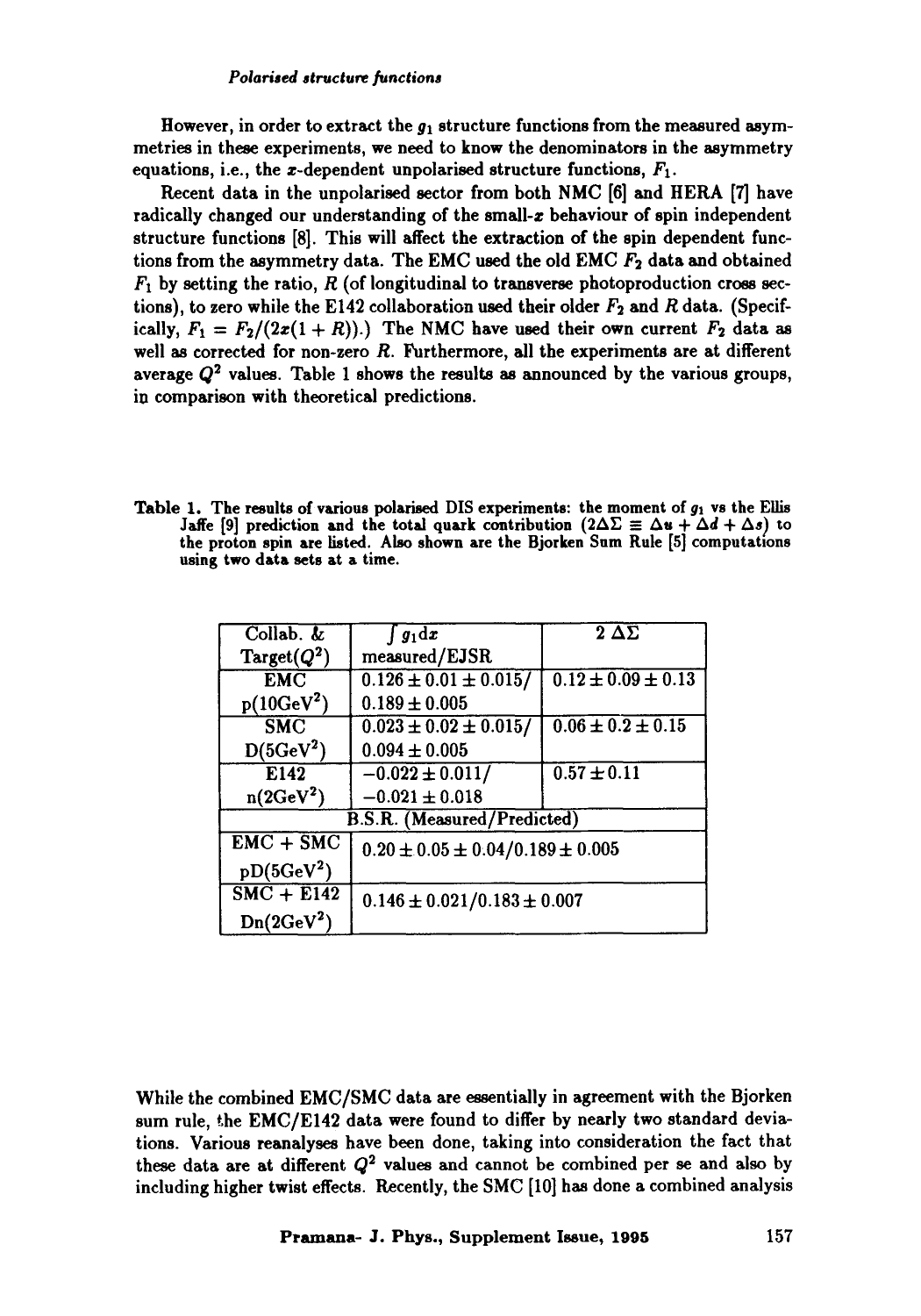of all these data. They claim that there is **no conflict** between the data; furthermore, that the Bjorken Sum Rule is confirmed to within 17% uncertainty using these data. Their procedure involved a reanalysis of **the** *neltron* spin dependent structure function data, using the EMC/SMC data, which have smaller errors, to determine the neutron spin dependent structure function,  $g_1^n(x)$ , at small-x values. Hence, there exist widely differing viewpoints [11], [12], [13] on whether the Bjorken sum rule is violated or not.

# 1.3 The **phenomenology**

In what follows, we shall study, in depth, the behaviour of *both* the asymmetries and the structure functions at small- and large- $x$  respectively and the impact on the moments and Bjorken sum rule of extrapolation to these experimentally inaccessible kinematic regimes.

Before we begin the actual analysis, the following comments are in order:

- 1. The spin independent as well as spin dependent densities can be constructed from the helicity densities,  $q_{\ell}^{\dagger}(x)$  and  $q_{\ell}^{\dagger}(x)$ , of f-flavour quarks with momentum fraction  $x$  and spins parallel and opposed to that of the nucleon. Specifically,  $\tilde{q} = q^{\dagger} - q^{\dagger}$  and  $q = q^{\dagger} + q^{\dagger}$ . For a large-*x* behaviour,  $q^{\dagger,1} \sim (1-x)^{\alpha_1,\alpha_1}$ , *both*  $\widetilde{q}$  and q have a behaviour given by  $q, \widetilde{q} \sim (1-x)^{\alpha}$ , where  $\alpha$  is the smaller of  $(\alpha_1, \alpha_1)$ . Hence, they vanish at large-x at the same rate.
- 2.  $q^{\dagger}$ ,  $q^{\dagger}$  are positive definite densities; hence,  $|\tilde{q}| \leq |q|$  for all x. Hence the partonic asymmetries,  $A_q \equiv \tilde{q}/q$ , are bounded by  $\pm 1$ . In fact, unless  $\alpha_1 = \alpha_1$ (which is unlikely),  $A_{q} \rightarrow \pm 1$  as  $x \rightarrow 1$ . Furthermore, it is experimentally established that the unpolarised u-quark density dominates over the  $d$  and  $s$  at large- $x$ ; hence, the proton, neutron and deuteron asymmetries must approach each other as  $x \to 1$ .

Our observations now follow automatically. We use the parametrisation of  $F_2^{p,q}$  as given by the NMC [6] (with  $F_2^n = 2F_2^p - F_2^p$ ) and use  $R = \sigma_L/\sigma_T$  as given by the SLAC group [14]. This way, there is no need to specify the individual parton densities. We assume all the  $A_1$  to be  $Q^2$  independent, as observed, and analyse all data at  $Q^2 = 5 \text{ GeV}^2$ .

# 1.4 The unconstrained fits

The corresponding  $g_1$  from the three experiments are shown in fig. 1; the solid curve is the best fit to the data for a parametrisation,  $g_1(x) = Nx^{\alpha}(1 + bx)(1 - x)^{\beta}$ , with  $b = 0$  for the proton case and a large-x dependence,  $(1 - x^2)^\beta$ , specially for the neutron case due to the very fast fall-off of  $g_{1}^{n}$  at large-x. (The errors in the deuteron data preclude us from specifying the exact crossing point,  $x_0$  (= -1/b), where the structure function (or asymmetry) changes sign; the two curves shown indicate the maximum extent of variation of  $b$ ). These fits to the structure functions result in fits to the asymmetry shown by the dotted lines in fig. 2. It is observed that the intermediate-z asymmetry is distinctly different from zero only for the proton.

The corresponding moments are shown in table 2. We assume our errors to be the same as the experimentally quoted ones as the errors due to the fit are negligible in all but the deuteron case. The range of variation in the deuteron case due to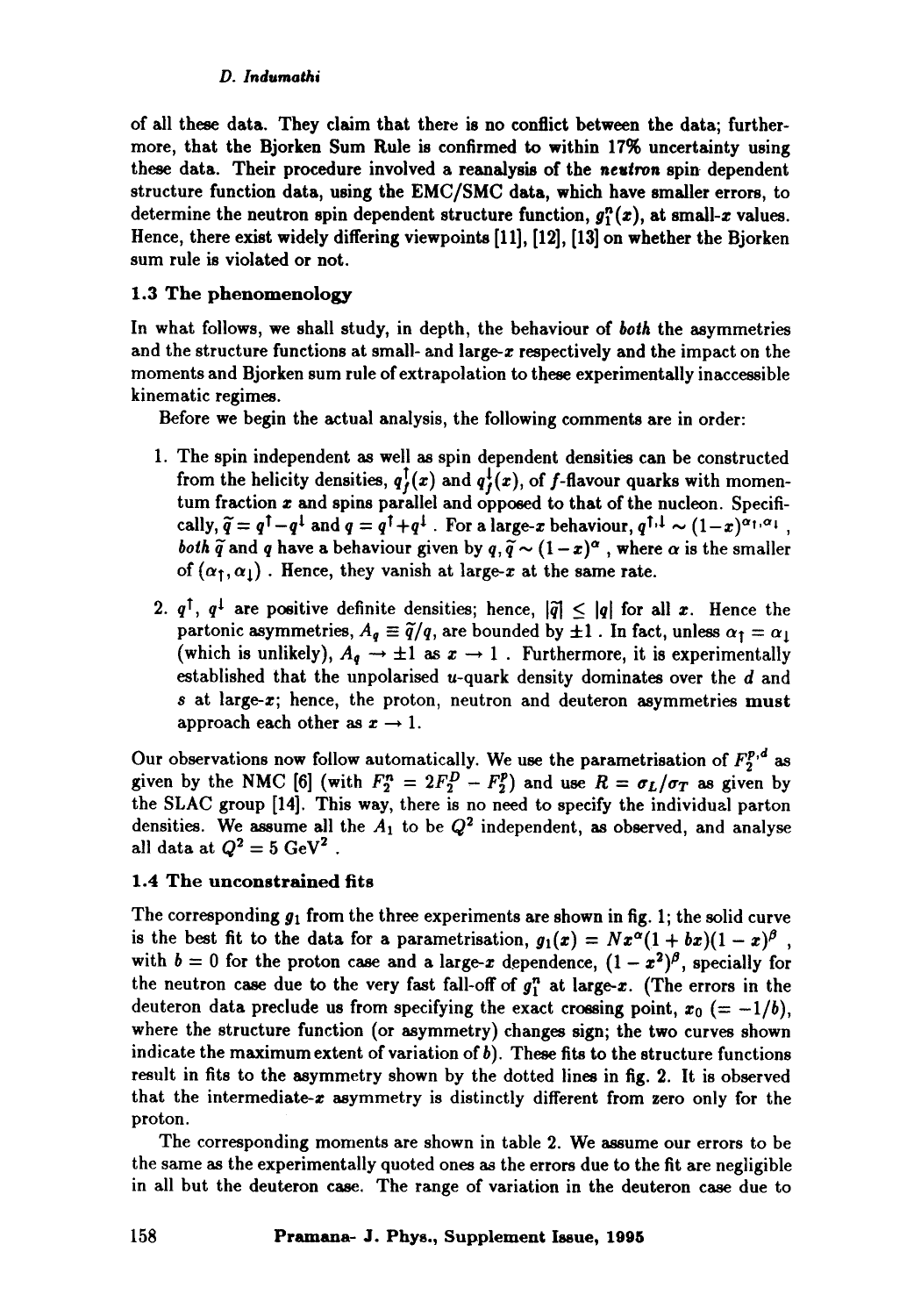the allowed range,  $0.04 \le x_0 \le 0.06$ , may be considered as an error in the moment coming from the fit. The moments are not all in agreement (to within  $1\sigma$ ) with the predictions of the Bjorken sum rule. Of course, the proton and deuteron data are also not in accordance with the Ellis Jaffe prediction [9], although we do not discuss this further.

**Table 2.** The nonsinglet moments,  $\int (g_1^p - g_1^n) dx$ ,  $\int 2(g_1^p - g_1^d) dx$  and  $\int 2(g_1^d - g_1^n) dx$  are shown for  $Q^2 = 5$  GeV<sup>2</sup>.

| Target        | $\int g_1 dx (Q^2)$            |                 | $\int g_1 dx$ (5 GeV <sup>2</sup> )<br>from fit to $A_1$ . |
|---------------|--------------------------------|-----------------|------------------------------------------------------------|
|               | (expt)                         | (fit to $g_1$ ) |                                                            |
| p             | $0.126 \pm 0.01 \pm 0.015(10)$ | 0.125(10)       | 0.131                                                      |
|               |                                | 0.124(5)        |                                                            |
| $\mathbf n$   | $-0.022 \pm 0.011(2)$          | $-0.030(2)$     | $-0.035$                                                   |
|               |                                | $-0.036(5)$     |                                                            |
| d             | $0.023 \pm 0.02 \pm 0.015(5)$  | 0.0176(5)       | 0.052                                                      |
| $\mathbf{d'}$ | $\boldsymbol{v}$               | 0.0135(5)       | 0.042                                                      |

We now move on to the  $x$  dependence of these structure functions, which is really the focus of the talk. We first express every quark density as a sum of valence and sea parts, i.e.,

$$
q^{f}(x)=q_{V}^{f}(x)+q_{s}^{f}(x); \qquad \overline{q}^{f}(x)=q_{s}^{f}(x).
$$

We ignore (small) corrections due to deviations from the Gottfried sum rule, i.e., we assume  $\bar{u} = \bar{d}$ . The three measurements that we have in the spin dependent sector are *not* sufficient to extract any of the unknown densities individually; we can only extract the non-singlet combination  $(\tilde{u}(x) - \tilde{d}(x))$ . This is because all the experiments measure quantities whose singlet parts are identical. Then the combinations,  $(g_1^p - g_1^n)$ ,  $2(g_1^p - g_1^d)$  and  $2(g_1^d - g_1^n)$  all give information on the non-singlet quantity,  $({\tilde{u}} - {\tilde{d}})$ . We use the parametrised fits to the various structure functions at  $Q^2 = 5 \text{ GeV}^2$  to plot these differences which we denote as pn, pd and  $dn$ , as functions of x in fig. 3. We have chosen the deuteron parametrisation,  $d$ , corresponding to  $x_0 = 0.06$ . Similar results are obtained on using the d', i.e., the  $x_0 = 0.04$  fit. The non-singlet moments of all combinations are shown in table 3. The *dn* combination is seen to deviate substantially from the Bjorken sum rule prediction.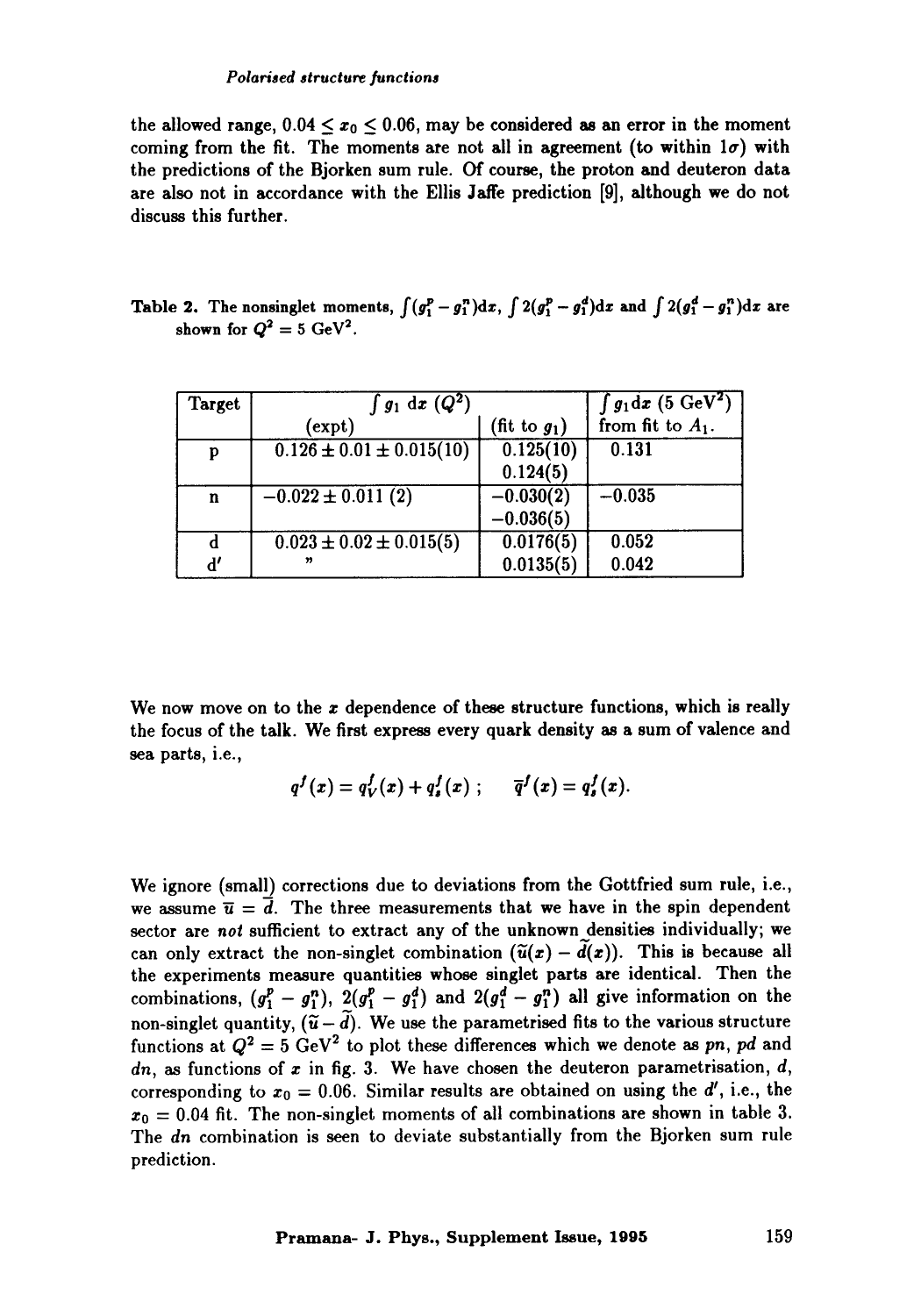

Figure 1. The structure function data for the proton, neutron and deuteron are shown as a function of  $x$ . The solid curves are our fits to the data.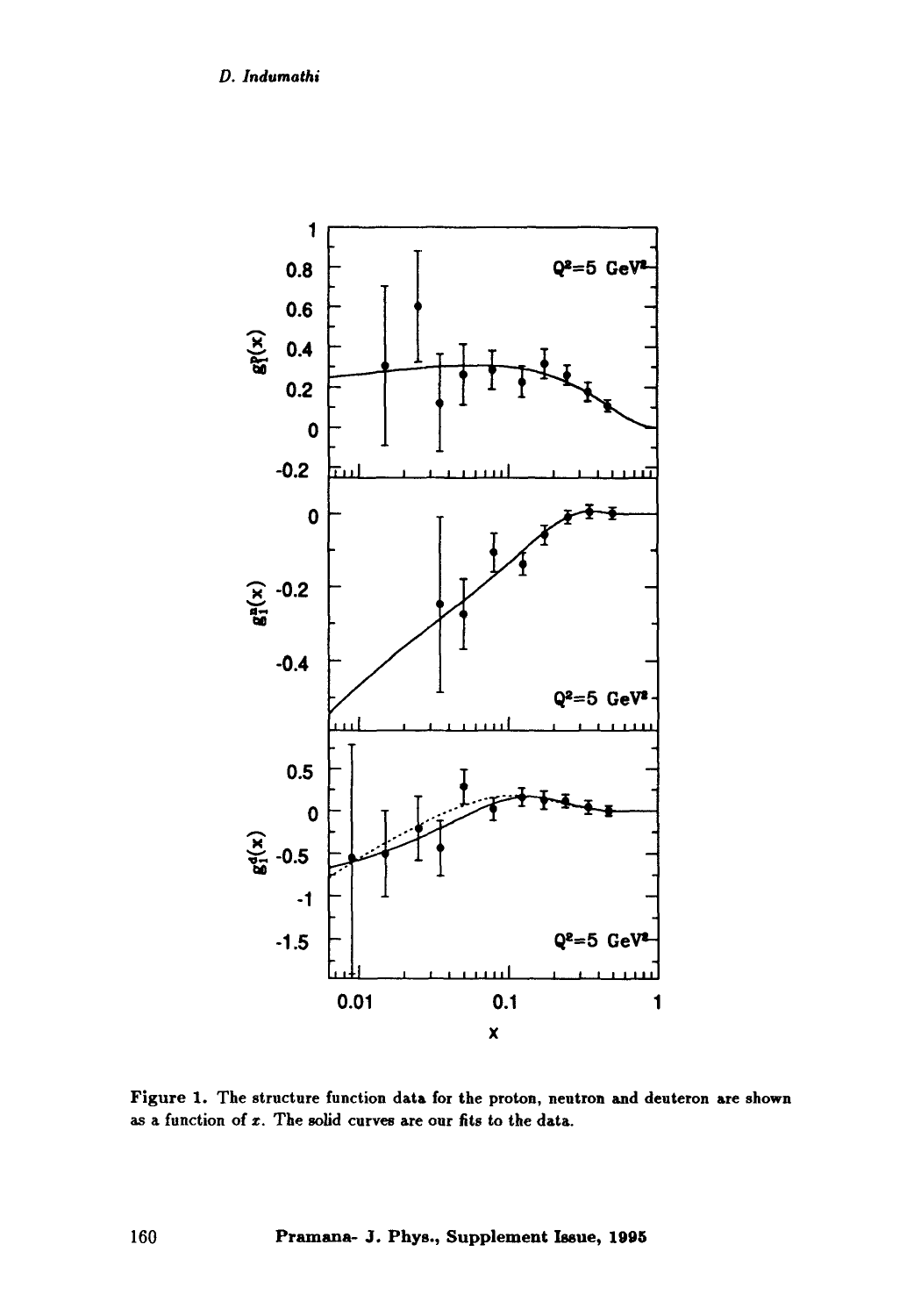

Figure 2. The proton, neutron and deuteron asymmetry data are shown as a function of x. The solid curves are our constrained fits to the data  $(A_1(1) = 1)$ , while the dotted ones come from fits to the structure functions as shown in fig. I.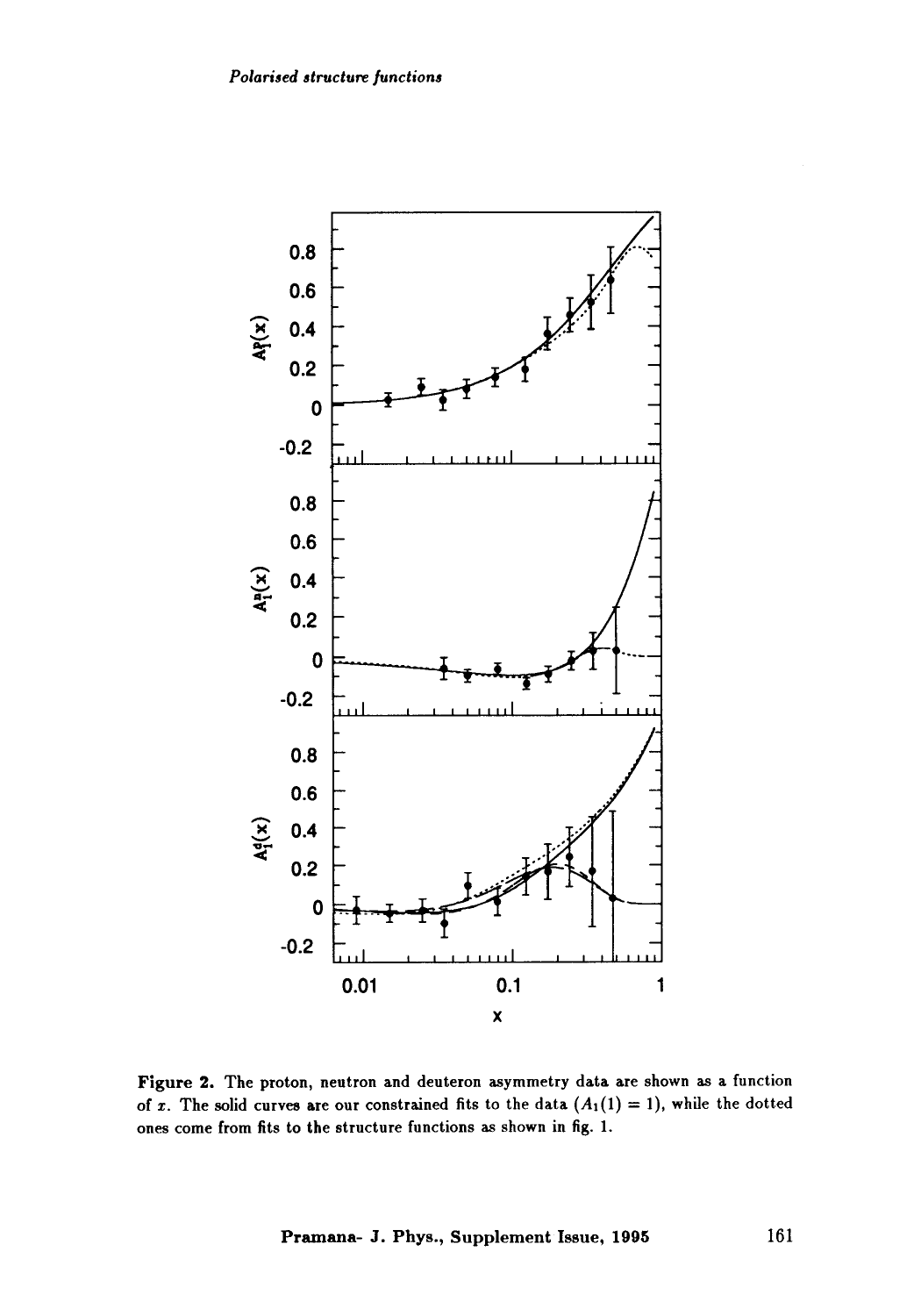

Figure 3. The non-singlet combinations,  $(g_1^p - g_1^n)$  (dotted curves),  $2(g_1^p - g_1^d)$  (dashed curves) and  $2(g_1^d - g_1^n)$  (long dashed curves) are plotted as a function of x. The solid line corresponds to a prediction in agreement with the Bjorken sum rule.

Table 3. The nonsinglet moments,  $\int (g_1^p - g_1^n) dx$ ,  $\int 2(g_1^p - g_1^q) dx$  and  $\int 2(g_1^d - g_1^n) dx$  are shown for  $Q^2 = 5$  GeV<sup>2</sup>.

| <b>Set</b>                   | Moments of non-singlet structure functions from fits to |                             |  |  |
|------------------------------|---------------------------------------------------------|-----------------------------|--|--|
|                              | $g_1(x)$                                                | $A_1(x)$                    |  |  |
| $p - n$                      | $\left[0.161 \pm 0.015\right]$                          | $0.166 \pm 0.015$           |  |  |
| $2(p-d)$                     | $(0.215 - 0.223) \pm 0.032$                             | $(0.160 - 0.179) \pm 0.032$ |  |  |
| $2(d-n)$                     | $(0.099 - 0.107) \pm 0.033$                             | $(0.154 - 0.173) \pm 0.033$ |  |  |
| Average value:               |                                                         | $0.166 \pm 0.013$           |  |  |
| Bjorken Sum Rule prediction: |                                                         | $0.189 \pm 0.005$           |  |  |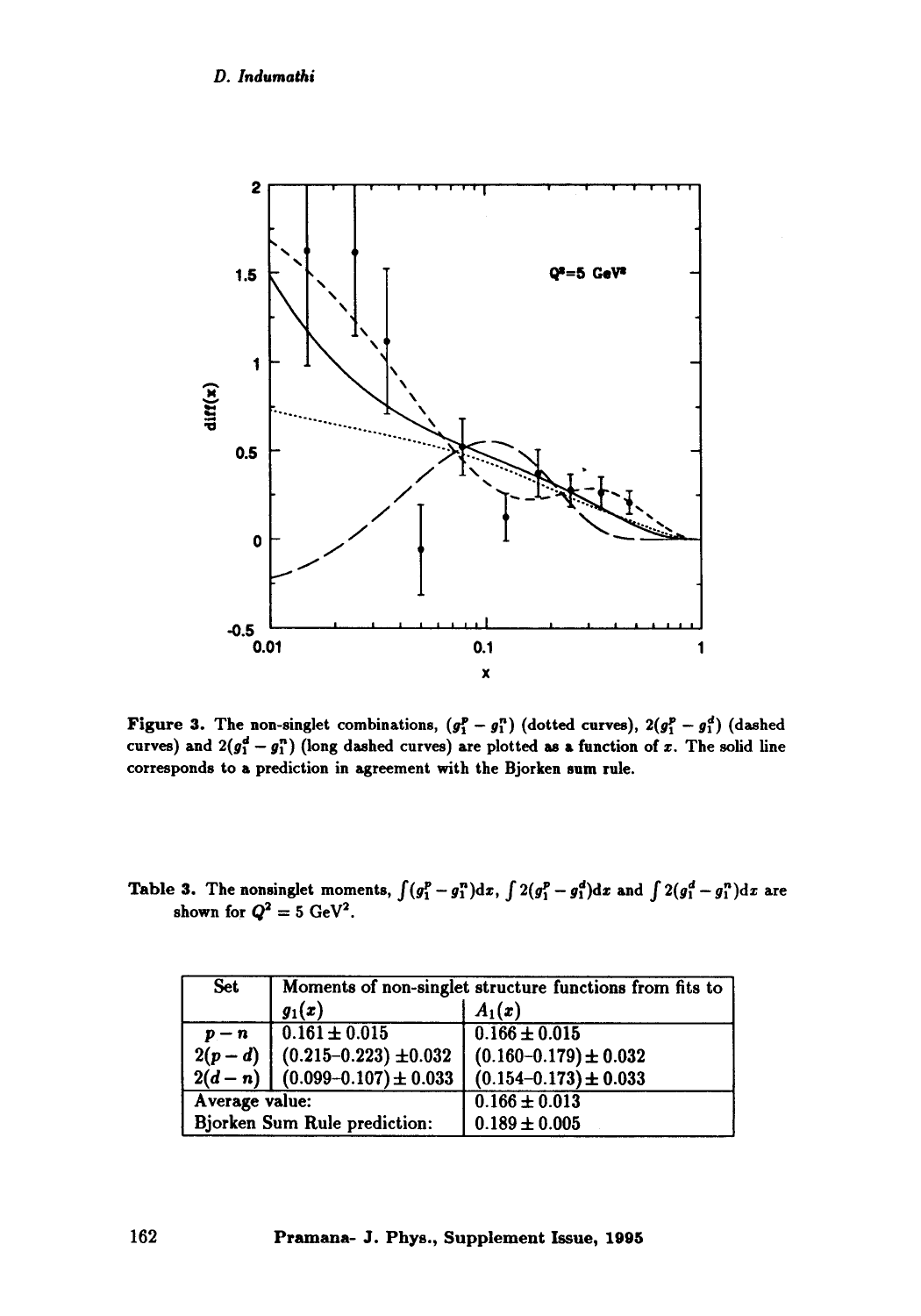To proceed further, we need some more input. For this, we parametrise the *spin dependent* valence densities [15] using the Carlitz Kaur model [16]. Specifically, we have

$$
\widetilde{u_V}(x) = \left( u_V(x) - \frac{2}{3} d_V(x) \right) \cos 2\phi(x) ,
$$
  
\n
$$
\widetilde{d_V}(x) = -\frac{1}{3} d_V(x) \cos 2\phi(x) ,
$$

where  $\cos 2\phi(x) = 1/(1 + \gamma \sqrt{1-x/x^{0.1}})$  is a one-parameter spin dilution function. We use the GRV parametrisations [17] for the spin independent densities, though results are *not* sensitive to choice of parametrisation. Since  $u_V$  and  $d_V$  are known,  $\gamma$  fixes  $\widetilde{u_V}$  and  $\widetilde{d_V}$  individually.

The input that we use is the Bjorken sum rule prediction itself! We *choose*   $\gamma$  so that the combination,  $(\widetilde{u_V}(x) - d_V(x))/6$  integrates to  $g_A$ , so the Bjorken sum rule is satisfied. The resulting  $\mathcal{O}(\alpha_s)$  corrected non-singlet combination, [18]  $({\widetilde{u_V}}(x) - {d_V}(x))(1 - {\alpha_s}/\pi)/6$ , is plotted as the solid curve in fig. 3, for comparison with the data differences. We see that the pd and *pn* combinations are quite close to the Carlitz-Kaur fit while *dn* deviates severely from it, especially at small-x. Furthermore, at large- $x$  ( $x \ge 0.2$ ), the combination *dn* underestimates the fit while *pd* overestimates it. We have also plotted the actual data points for the *pd* combination (made possible as EMC and SMC have data in the same  $x$ -bins) to give an idea of the errors involved.

Therefore, deviations from the expected behaviour (where by 'expected' we mean an x-dependence of the non-singlet density compatible with the Bjorken sum rule) occur at both large as well as small values of  $x$ . Hence deviations in the moments of these differences also arise from both these kinematically distinct regions. Is there any way to explain these deviations?

## 1.5 The constrained **fits**

Note that the errors on the data, especially at  $x > 0.2$ , are fairly large. Also recall the phenomenological bias that *all* the asymmetries should approach each other at large-x. Furthermore, the parton model expects this value to be  $\pm 1$  at  $x = 1$ . We now *reparametrise* the data with this bias or constraint. Our motivation for such a procedure is that the proton asymmetry is *clearly distinct from zero* at large-z values. Hence, the deuteron and neutron asymmetries (which are not so clear, due to large errors at large-x, as can be seen seen from fig. 2) *must* also follow this trend. So we fit the asymmetries to the form,  $A_1^{p,d,n}(x) = Nx^{\alpha} \{1 - \exp[a(x-x_0)]\}$ , where the constraint  $A_1(1) = 1$  determines N from  $N\{1 - \exp[a(1-x_0)]\} = 1$ , and  $x_0 = 0$  for the proton. These fits are shown as solid lines in fig. 2. The differences between the two fits are strongly marked at larger  $x$  values for the neutron and deuteron. Surprisingly, the  $\chi^2$  values are not very different for these new fits as compared to the case when the data were fitted without any theoretical bias (see table 4). This is obvious for the proton case as the data are clearly compatible with the assumption that  $A_1^p \rightarrow 1$  as  $x \rightarrow 1$ . For the deuteron and neutron data, this happens because the data in the intermediate-x region are weighted by large errors.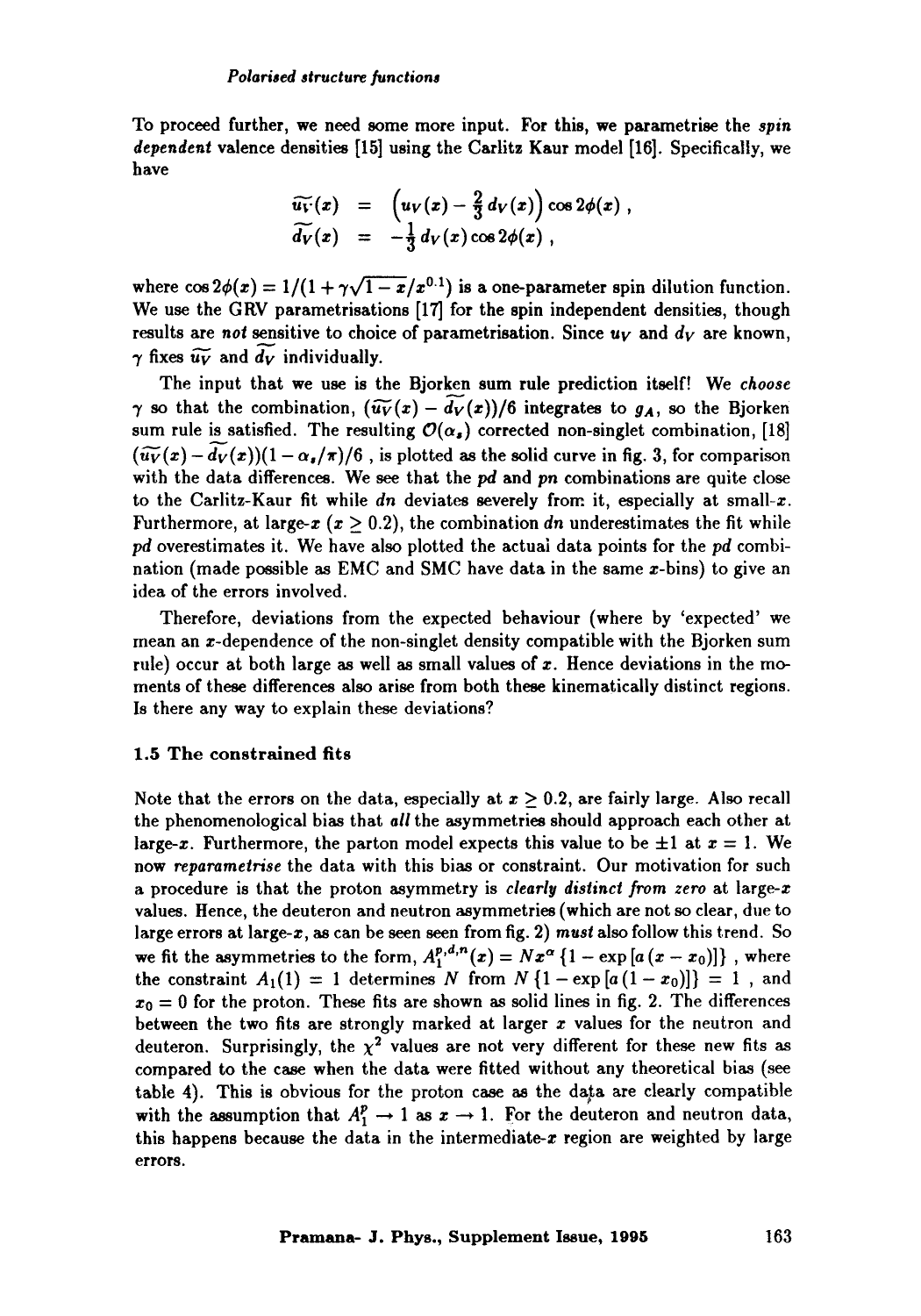| Target                | No. of      |                          | No. of para- $\frac{\chi^2}{d.o.f}$ from fits to |          |  |
|-----------------------|-------------|--------------------------|--------------------------------------------------|----------|--|
|                       | data points | meters in fit $ g_1(x) $ |                                                  | $A_1(x)$ |  |
|                       |             |                          |                                                  |          |  |
| n                     |             |                          | 4/4                                              | 5/5      |  |
| d                     |             |                          | 5/7                                              | 6/8      |  |
| $\mathbf{d}^{\prime}$ |             |                          | 5/7                                              | 8/8      |  |

Table 4. The  $\chi^2$  values of the fits (at  $Q^2 = 5$  GeV<sup>2</sup>) to the data in figs. 1 and 2 are shown,  $d(d')$  is the deuteron fit corresponding to  $x_0 = 0.06$  (0.04).

These new fits to the asymmetry yield corresponding spin dependent structure functions as shown in fig. 4.

While the small- $x$  fits are good, the large- $x$  data are systematically overestimated (while remaining within  $1\sigma$ ) for the neutron and deuteron. The next logical step is to find the moments of *these* fits; these are shown in the last column of table 2. The moments of the proton and neutron do not change much, as expected; however, the deuteron moment goes up remarkably. The deuteron result is very sensitive to the value of  $x_0$ . Earlier, the (negative) integral in the small-x region was being more or less cancelled by the positive contribution from the remaining interval. By increasing the large- $x$  contribution, the moment is now clearly positive.

We show the *x*-dependence of these new (theoretically constrained) non-singlet combinations,  $pn$ ,  $pd$  and  $dn$ , as defined earlier, in fig. 5. The small-x fits do not change much; what is dramatic, however, is the behaviour of all the combinations at large-z, which now precisely satisfy the theoretical requirements. The agreement of *all* the three combinations with the predicted non-singlet density is visible from  $x = 0.2$  onwards. (Recall that the earlier parametrisations had yielded fits which either overestimated or underestimated the non-singlet density in this region). Furthermore, the corresponding moments of all these non-singlet distributions are now very much in accordance with the prediction of the Bjorken sum rule, as seen from table 3. The errors are those from the data; errors in the fit are only accounted for in the deuteron case, leading to corresponding range of values for the pd and *dn mo*ments. We emphasise that these fits, though tailored to theoretical considerations, are definitely consistent with the data.

To sum up, while the results are sensitive to large-z extrapolation, the nonsinglet data from all the experiments are compatible, within errors  $(1\sigma)$ , with theoretical expectations in the large-x region and the Bjorken sum rule. The small-x non-singlet data still deviate considerably from the naive parton model picture. This sector is already controversial and poorly understood. There has been a great deal of literature on the subject; we do not comment on it further.

Since we do not have three independent measurements, we cannot specify the individual quark contributions ( $\Delta u$ ,  $\Delta d$  and  $\Delta s$ ) without a further assumption We choose this to be the constraint coming from the non-singlet SU(3) symmetric combination:

$$
\Delta u + \Delta d - 2\Delta s = g_8 ,
$$

where  $g_8 = 0.584 \pm 0.018$  based on nucleon and  $\Sigma^-$  decay data.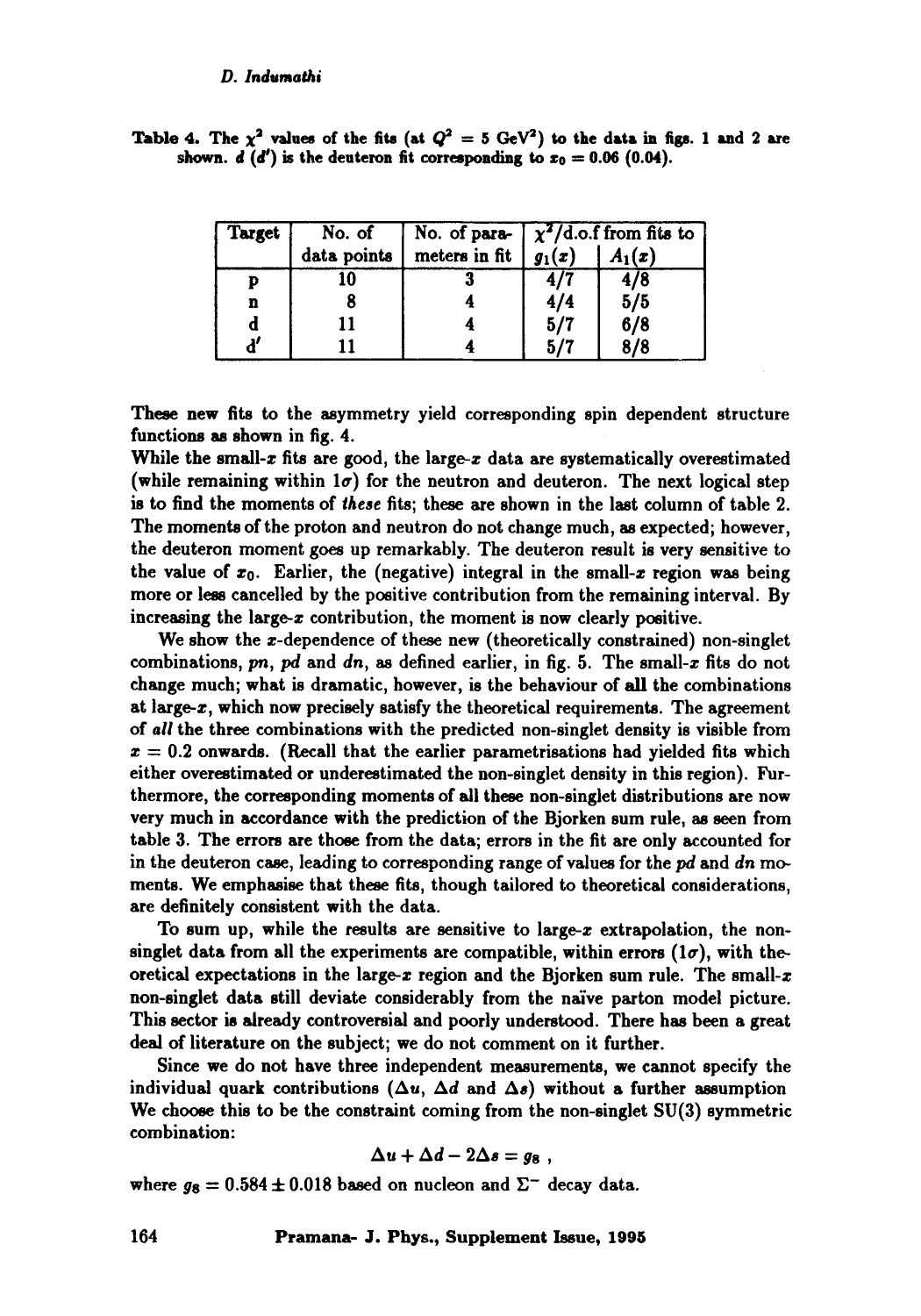

Figure 4. The same as fig. 1, but with the solid curves corresponding to constrained fits to the asymmetry data.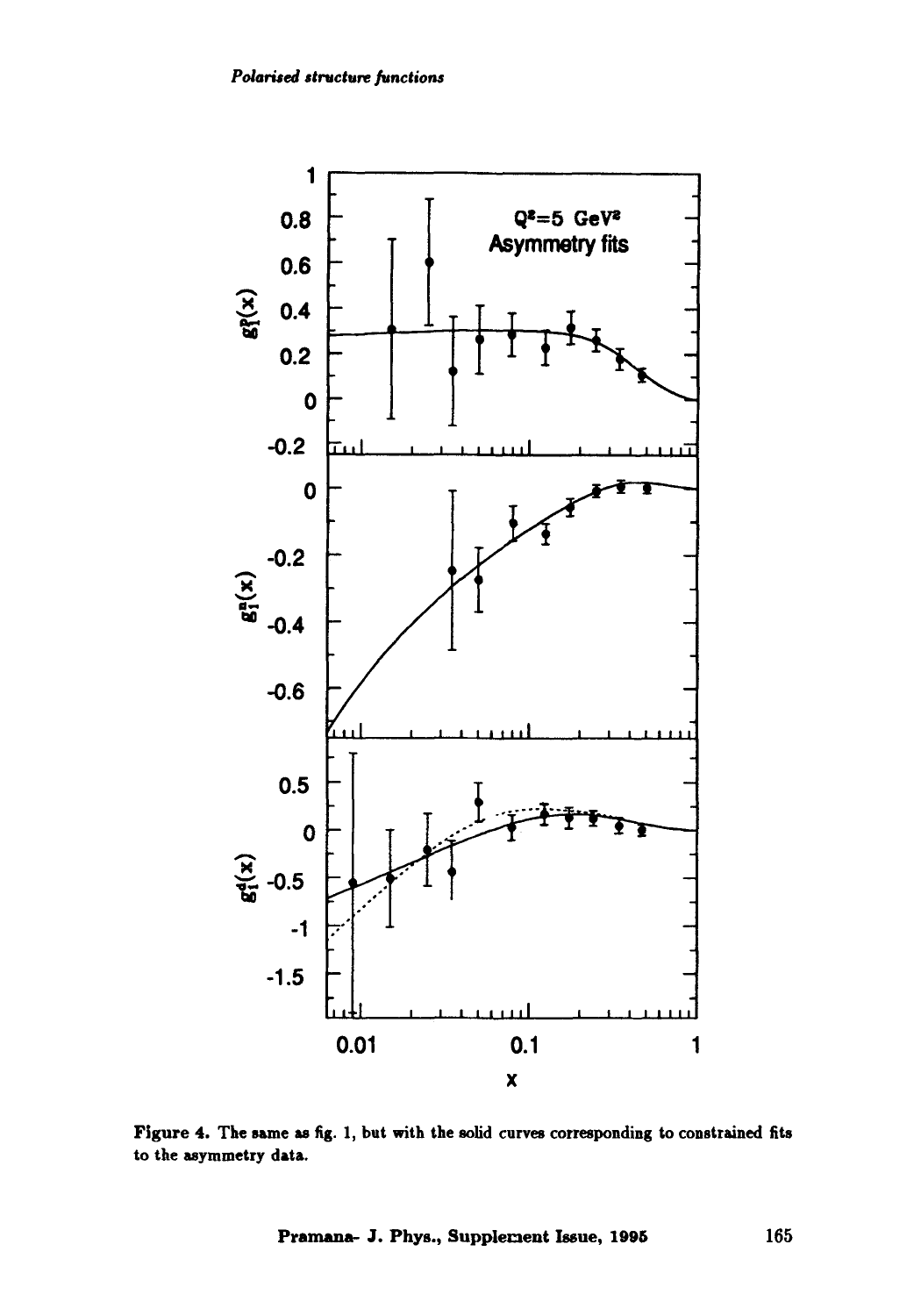

Figure 5. The same as fig. 3, with the structure functions evaluated from constrained fits to the asymmetry data.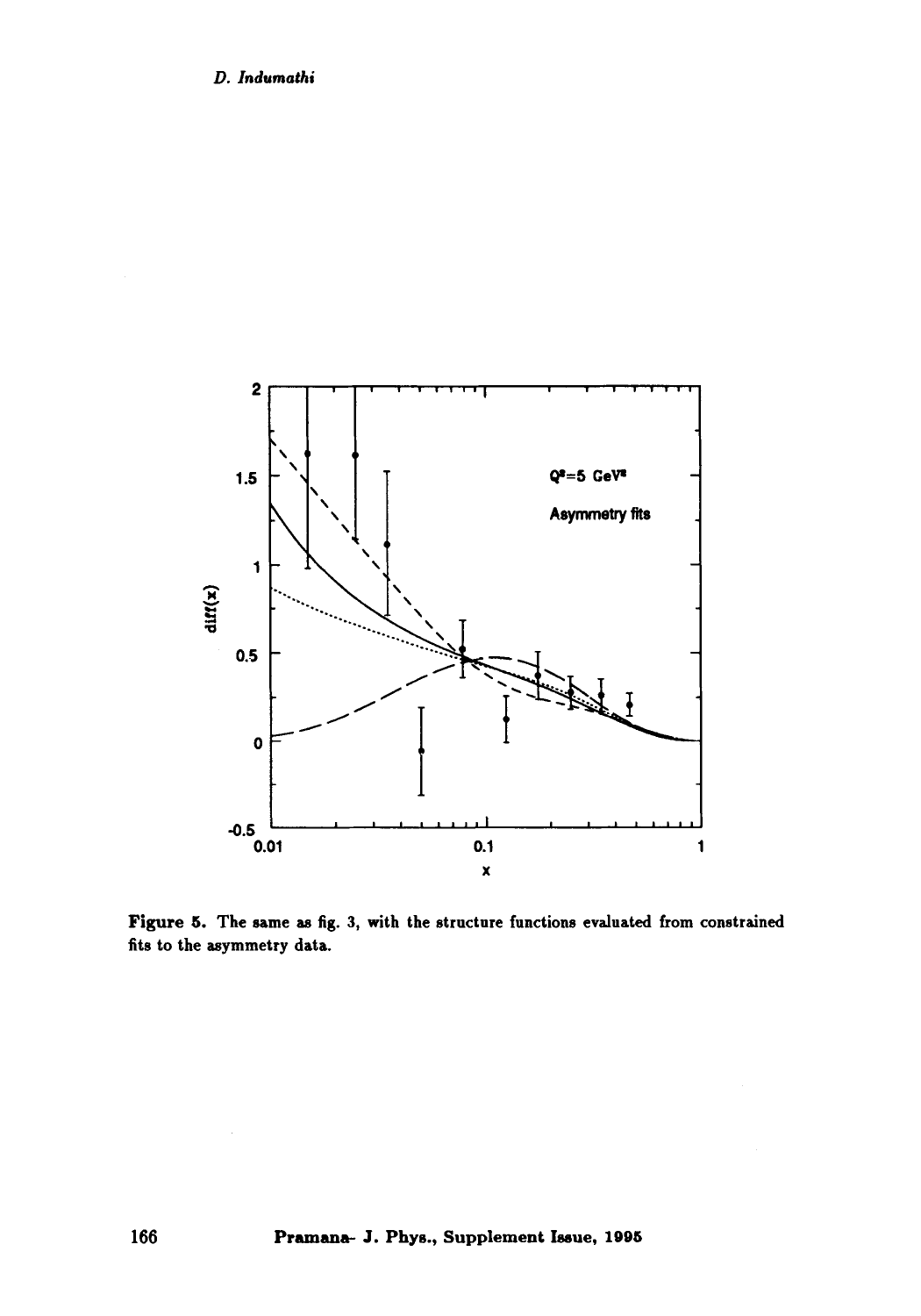We then use the moment of the proton  $g_1$  structure function and  $(\Delta u - \Delta d)$  =  $1.097 \pm 0.083$  obtained from tables 2 and 3 respectively to get

$$
\Delta u = 0.701 \pm 0.037, \quad \Delta d = -0.396 \pm 0.091, \quad \Delta s = -0.140 \pm 0.050,
$$

so that

$$
\Sigma \equiv \frac{1}{2} \left( \Delta u + \Delta d + \Delta s \right) = 0.083 \pm 0.055 \; .
$$

This is still small, just as the nearly zero result first obtained by the EMC (though with large errors). In some sense then, the new data not only indicate that the Bjorken sum rule is valid, but also that the original controversy on the nature of the nucleon spin and the smallness of the quark contribution remains.

We emphasise the need for more data, particularly in the intermediate and large-x region. Only when the data improve to a point where the large-x  $p$ , d and n asymmetries clearly differ from each other can we say that the old proton "singlet spin puzzle" has been joined by a new "non-singlet spin puzzle!" In short, we believe that current data are not in conflict with the Bjorken sum rule.

We briefly comment on possible higher twist effects. These affect the largex data. The aymmetries are seen to be largely  $Q^2$  independent. So all the  $Q^2$ dependence of  $g_1^{p,d,n}$  *must* come from that of  $F_2$  and R. This has already been accounted for. In fact, the NMC parametrisation of  $F_2$  includes both logarithmic and higher twist corrections. Hence, it is unlikely that higher twist terms play any major role in the process of lining up the data with the Bjorken sum rule. Certainly we have shown that agreement can be brought about without the use of such extra terms.

Finally, it seems that non-singlet densities are interesting and deserve to be studied in their own right. In this context, we recall a proposal [19] for studying spin dependent valence densities through semi-inclusive hadroproduction in polarised DIS, which can be immediately performed without difficulty. In particular, the asymmetry for  $K$  meson production, (defined to be the usual spin asymmetry, but for the difference in production of  $K^+$  and  $K^-$  mesons) is

$$
A^{K}(x) \equiv \frac{d\sigma^{K^{+}}(11-11)-d\sigma^{K^{-}}(11-11)}{d\sigma^{K^{+}}(11+11)-d\sigma^{K^{-}}(11+11)} = \frac{\widetilde{u_{V}}(x)}{u_{V}(x)},
$$

i.e., it measures  $\widetilde{u_V}$ . The asymmetry for  $\pi$  production involves both  $\widetilde{u_V}$  and  $\widetilde{d_V}$ although it uses the currently controversial [20] assumption of isospin invariance (the former does not). Certainly these two asymmetries should well be able to supplement results from inclusive DIS as both are expected to be large and positive over all z.

## **2. The spin dependent gluon densities**

Finally, we briefly address the question of extraction of the spin aependent gluon densities. Since the nucleon spin is not saturated by the quark contribution, the gluons are likely to contribute substantially, although they occur at  $\mathcal{O}(\alpha_s)$  in the expression for the spin dependent structure function. This has been the subject of a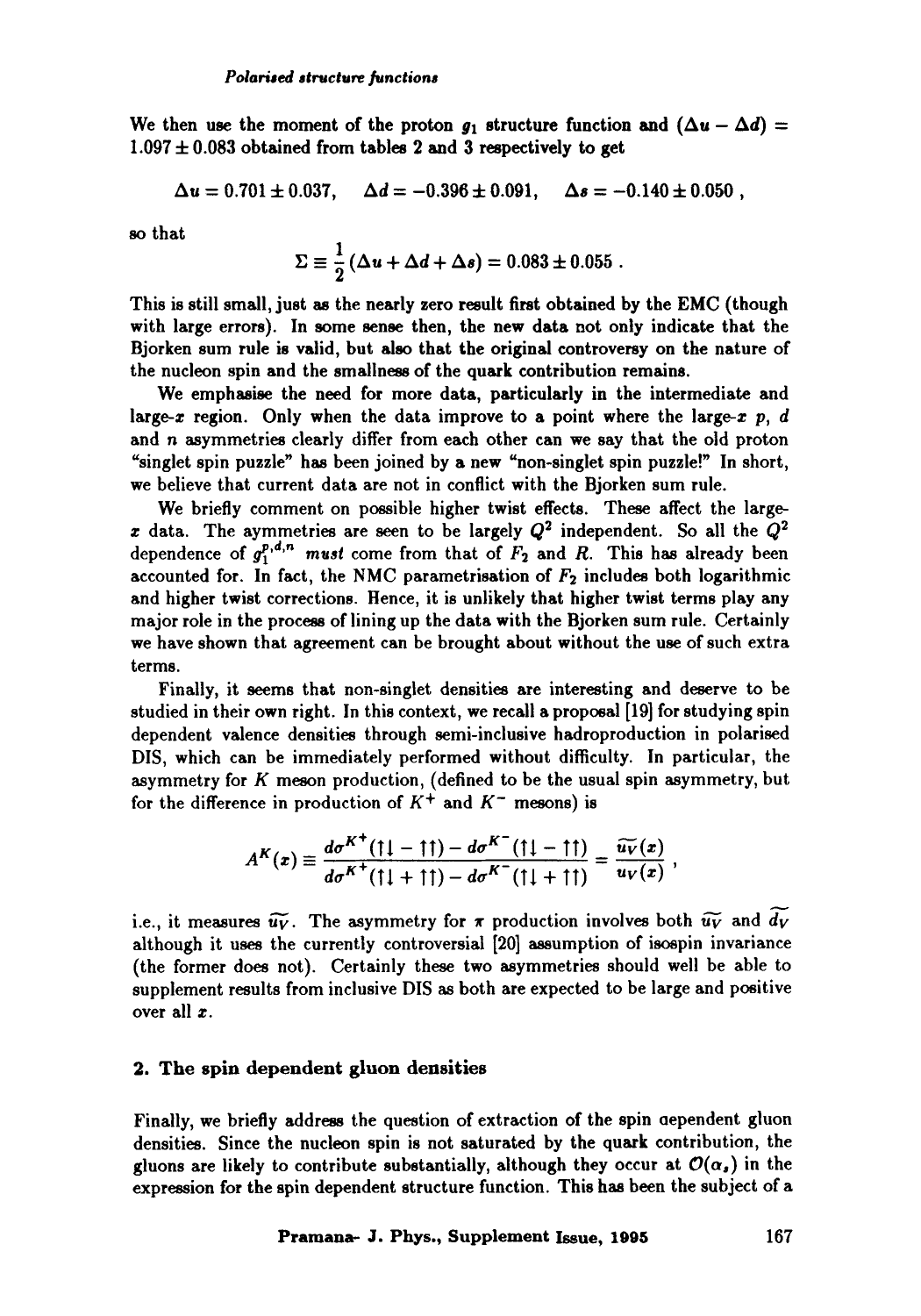great deal of controversy; in fact, it was even argued that the magnitude of the gluonic contribution to the spin of the p:oton may well turn out to be renormalisation scheme dependent! We outline why this is not the case, and pinpoint the source of ambiguity in this sector. To do this, we go back to the parton interpretation of  $g_1(x)$ . This section is mainly a review of already existent formalism [21, 22, 23, 24] addressing the question, "Is there a sizable singlet quark/gluon contribution to the first moment of  $g_1$ ?"

Look at the leading  $Q^2$  dependence of the moments of the parton densities (or spin contributions to that of the nucleon):

$$
\frac{\frac{\mathrm{d}}{\mathrm{d}t}(\alpha_s(Q^2)\Delta g(Q^2)) = 0}{\frac{\mathrm{d}}{\mathrm{d}t}(\Delta\Sigma(Q^2)) = 0,
$$

where  $t = \ln(Q^2/\mu^2)$  and  $\mu$  is the renormalisation scale.

Since  $\alpha_s$  vanishes logarithmically as  $Q^2 \to \infty$ ,  $\Delta g$  grows with  $Q^2$  at the same rate. Hence  $\Delta g$  may be large even at finite  $Q^2$ . Since quarks and gluons (as also their relative orbital angular momentum) contribute to the nucleon spin, there is *apriori* no reason to leave this contribution out of the  $g_1$  calculation. This means we need to go beyond the leading order. (Contrast this with the spin independent case where the momentum,  $xg(x) \rightarrow 0$  as  $\alpha_s \rightarrow 0$ ).

## 2.1 The parton model calculation

Parton densities are not uniquely defined beyond the leading order. Furthermore, the gluon contribution to  $g_1$  suffers from both infrared and collinear divergences. In other words, the result depends on the mode of regularisation of the contributing box diagram (Fig 6).



Figure 6. The gluon contribution to the  $g_1$  structure function in the parton model.

#### 2.2 The faetorisation approach

Here, there is a clean separation of the 'hard' and 'soft' components of the total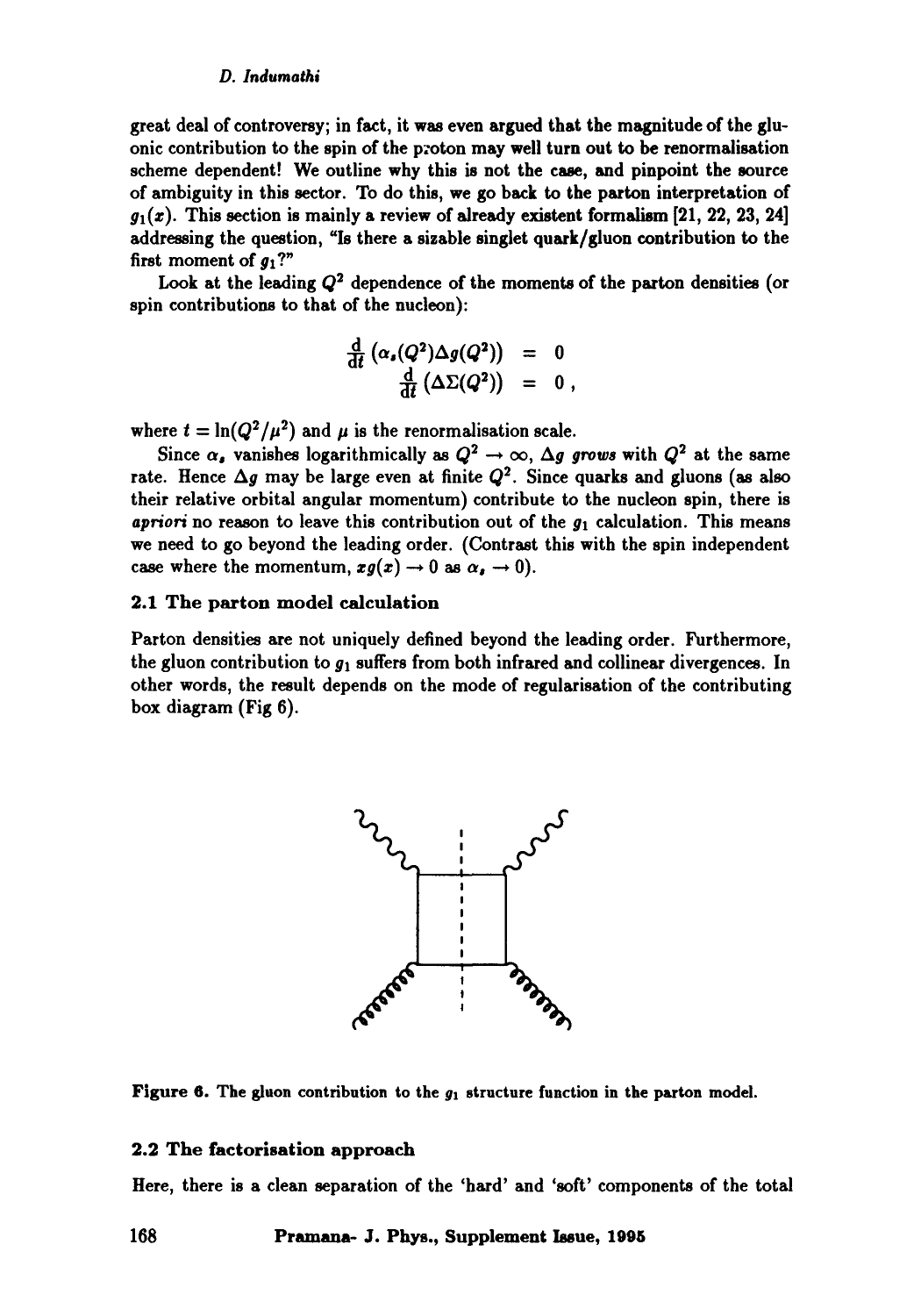cross section. The structure function symbolically evaluates to

$$
g_1^{\gamma^* N} = \hat{g}_1^q \otimes f_{\frac{\Delta q}{N}} + \frac{\Delta \overline{q}}{N} + \hat{g}_1^q \otimes f_{\frac{\Delta q}{N}}.
$$
 (1)

The two terms represent the quark and gluon contributions to the structure function, respectively.  $f_{p+|N}(x)$   $(f_{p-|N}(x))$  is the probability of locating a parton  $(p=q,\bar{q}, g)$  in a nucleon, N, with spin parallel (antiparallel) to that of the parent nucleon and  $f_{\Delta p/N}$  is the difference of these two probabilities and was denoted as  $\tilde{p}$  in the previous section for simplicity. The symbol  $\otimes$  stands for the convolution,

$$
a(x)\otimes b(x)\equiv \int_x^1\frac{\mathrm{d}y}{y}a(x/y)b(y).
$$

Each term is therefore a convolution of the soft (nonperturbative, and therefore incomputable) patton densities and the hard (perturbative and computable) scattering coefficients. These hard scattering coefficients,  $\hat{g}_1^{q,s}$  are target independent. The simplest way to calculate them is to replace the nucleon target  $N$  by a known (point) target, say, gluon.  $f_{\Delta q/g}$  and  $f_{\Delta g/g}$  are now computable. So is  $g_1^{\gamma g}$ . Hence the only unknowns in eq. (1) are the hard scattering coefficients. However, since  $f_{\Delta q/q}$  is of order  $\mathcal{O}(\alpha_s)$  we need to compute  $\hat{g}_1^q$  only to leading order,  $\mathcal{O}(1)$ . This is already known (=  $\delta(1-x)/2$ ). This leaves  $\hat{g}_1^g$  as the only unknown which can thus be found.

**= : | I I !**  + | h -

Figure 7. The gluon-virtual photon scattering cross section in the factorisation approach. The LHS corresponds to fig. 6. The terms in the RHS are the quark and gluon contributions respectively.

Specifically, with gluon replacing the nucleon target in eq. (1), the equation can be diagrammatically represented as shown in fig. 7. The LHS of fig. 7 is known (it is the patton model result) and has both IR and coilinear divergences. However, these are exactly cancelled by corresponding divergences on the RHS. However, the RHS is renormalisation scheme dependent, while the LHS is not. The result is that  $\hat{g}_1^g$  is hard, prescription independent, and scheme dependent. Due to this, the gluonic contribution to the first moment of the nucleon structure function ( $\int g_1(x)dx$ ) vanishes or does not (equals  $-\alpha_s/2\pi$ ) depending on whether the computation is performed in the MS or MOM scheme.

This means that meaningful results can be obtained only if all quantities  $(F_2,$  $g_1$ , etc) are defined upto next-to-leading order in the same scheme. Then only will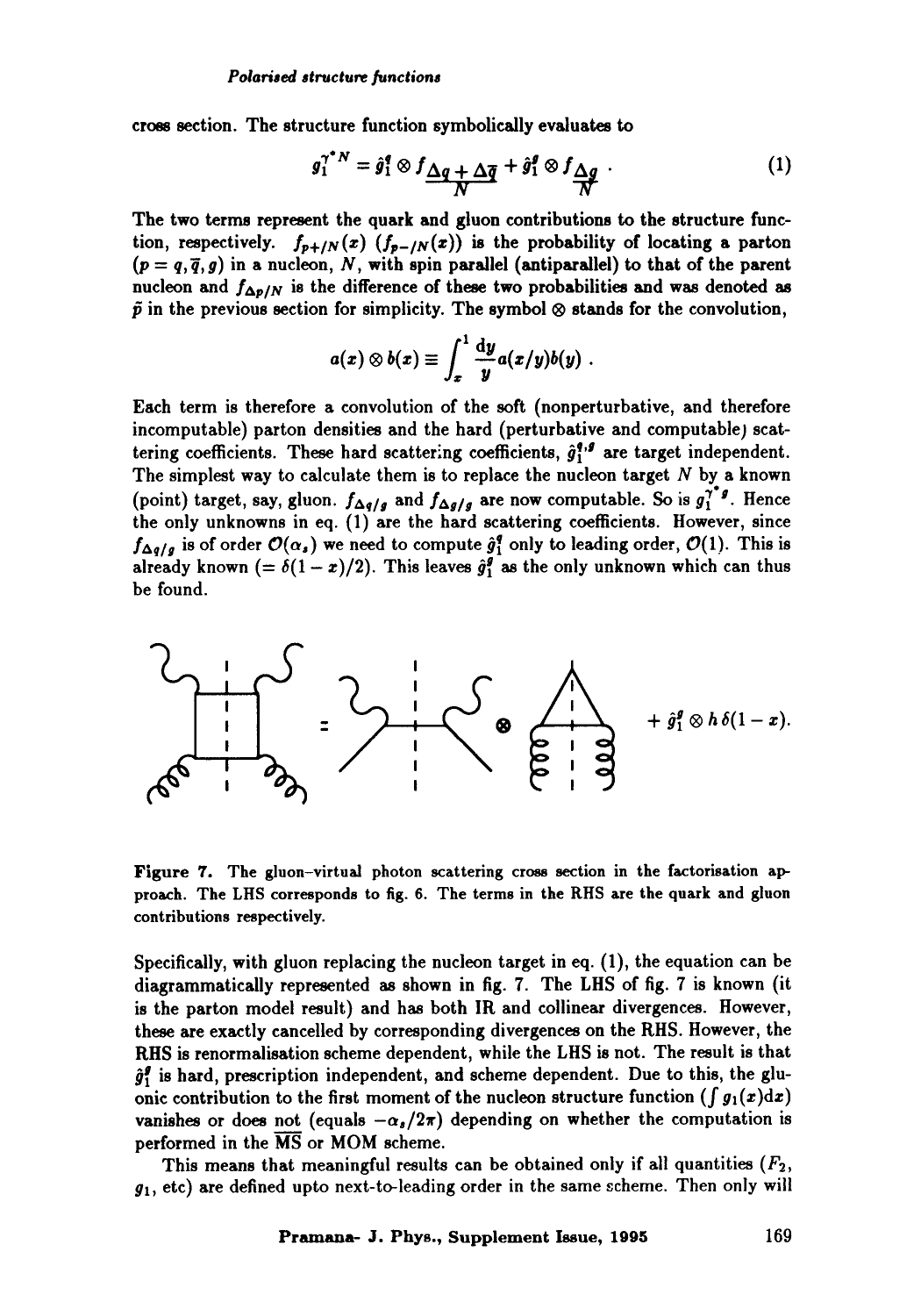the experimentally measurable cross sections be scheme invariant. However, we emphasise that the spin dependent gluon density and its moment  $\Delta q$  are well defined always and therefore can be unambiguously measured. In fact, the advantage of the factorisation approach is that it yields [25] an *operator definition* of the densities (both spin independent and spin dependent). It is the coefficient of the  $\Delta g$  term in the cross section that is scheme dependent.

A simple way of seeing this is to write the spin dependent DIS cross section for a nucleon target of mass,  $M$ :

$$
\sigma_N(x,Q^2,M)=\hat{\sigma}_q(x,Q^2,\mu)\otimes \tilde{q}(x,M,\mu)+\hat{\sigma}_g(x,Q^2,\mu)\otimes \tilde{g}(x,M,\mu)\;,\qquad(2)
$$

where  $\tilde{q} = f_{\Delta q/N}$  and  $\tilde{g} = f_{\Delta g/N}$  as before. Replacing N by a gluon target, factorisation yields

$$
\sigma_{g}(x, Q^{2}, M) = \hat{\sigma}_{g}(x, Q^{2}, \mu) \otimes f_{\Delta g/g}(x, M, \mu) + \hat{\sigma}_{g}(x, Q^{2}, \mu) \otimes f_{\Delta g/g}(x, M, \mu)
$$
 (3)

Here  $\hat{\sigma}_{q,g}$  are target independent while  $f_{\Delta g/g} \sim \delta(1-x)$ . Substituting for  $\hat{\sigma}_g$  from eq. (3) in eq. (2), we have

$$
\sigma_N = \hat{\sigma}_q \otimes \tilde{q} + \sigma_g \otimes \tilde{g} - \hat{\sigma}_q \otimes f_{\Delta q/g} \otimes \tilde{g}.
$$

The last term can be thought of as either a correction to  $\tilde{q}$  or a correction to  $\sigma_q$ . Hence we are free to redefine

$$
\tilde{q}' = \tilde{q} - \delta f_{\Delta q/g} \otimes \tilde{g}
$$
  
OR  $\hat{\sigma}_{g'} = \sigma_g - \hat{\sigma}_g \otimes \delta f_{\Delta q/g}$ .

That is, there is ambiguity in q and/or  $\hat{\sigma}_q$  to order  $\mathcal{O}(\alpha_s)$ , *but none in*  $\tilde{g}$  or in  $g_1(x)$ . Hence, although  $g_1$  itself may not be able to distinguish between models with large and small  $\Delta g$ , it will be possible (say, in direct photon production in polarised pp collisions) to establish the gluonic contribution to the spin of the nucleon.

#### 3. Conclusions

We have established that current polarised DIS data on spin dependent nucleon structure functions are consistent with predictions in the nonsinglet sector (Bjorken Sum Rule). The quark contribution to the spin of the proton remains small (about 17%). It is therefore likely that gluons may contribute substantially. In view of this, and other controversies in the field, we have reviewed the formalism of DIS and the contribution of the gluonic term to the structure functions, in the factorisation approach. We emphasise that, although DIS cannot measure the gluon contribution to the proton spin, such a quantity is well-defined and can be measured elsewhere. In fact, several new structure functions [25] have recently been defined, occurring in both DIS and *pp* collision processes in longitudinal as well as transversely polarised collisions, that may throw more light on the issue of the proton spin.